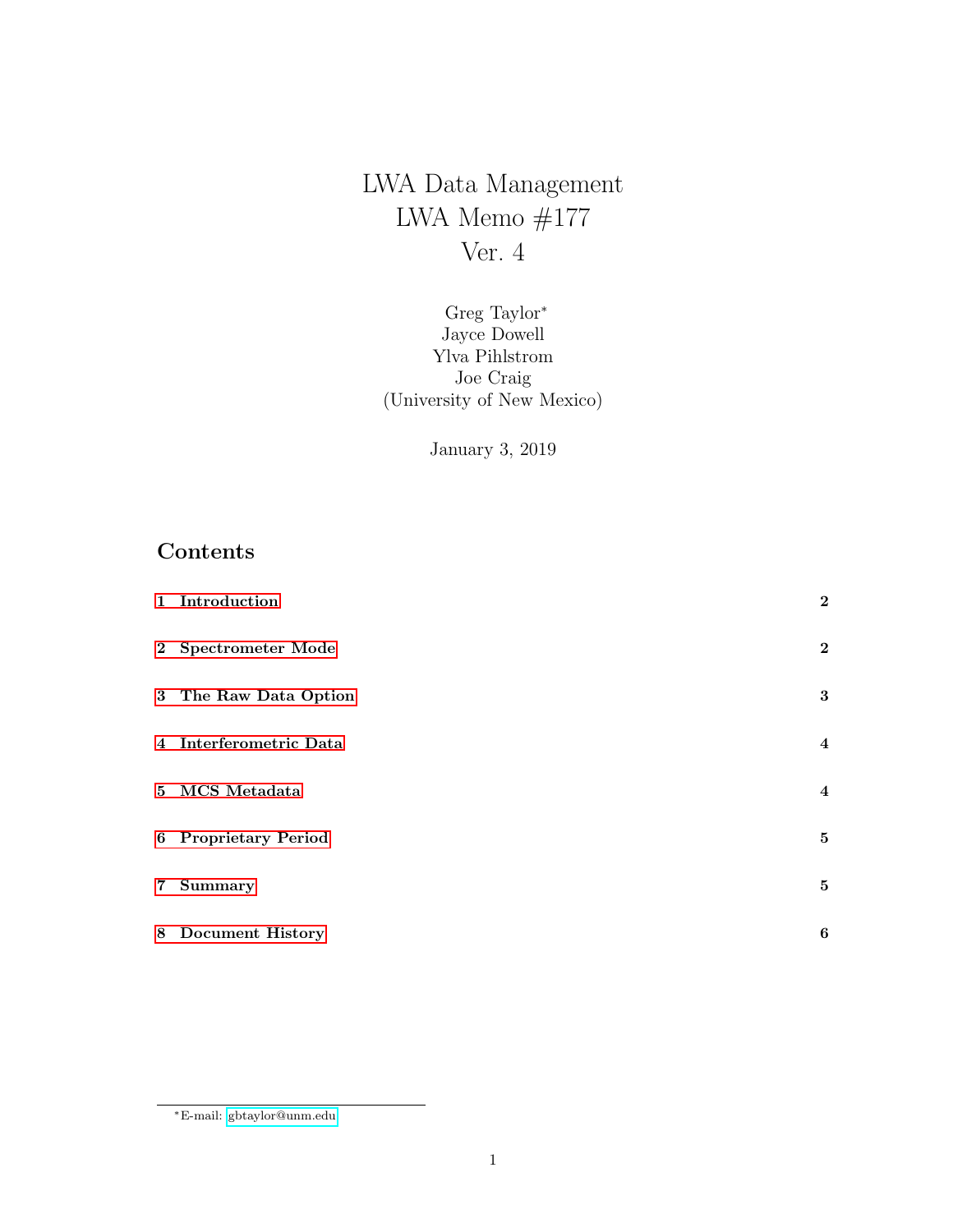#### <span id="page-1-0"></span>1 Introduction

The first LWA station, LWA1, has been in operation for a several years. In addition, the recently completed second station located on the Sevilleta National Wildlife Refuge, LWA-SV, increases the capabilities available to observers. In particular it opens up the possibility of interferometery between the two stations to decrease the confusion level. This memo describes the mechanisms by which users of the LWA1, LWA-SV, and the LWA interferometer will retrieve their data for subsequent analysis. While there has been some discussion of how to move data from stations to the correlator [\[3,](#page-5-1) [4\]](#page-5-2), prior to this memo nothing has been written about getting data to users after it is recorded at the site. Given that there is a wealth of science that we can do with these three instruments we need to establish the mechanism by which users can collect their data.

Since the LWA stations are capable of capturing large amounts of data, users will have to select between a limited number of options for data retrieval. Furthermore, since the operational budget for the LWA is constrained, some of the choices may involve modest effort and expense on the part of the user. By way of examples in this memo we assume that users are interested in the widest bandwidth beamformed DRX output at LWA1 which produces 602.8 Mbps (19.6 MSPS, 4 bit  $I + 4$  bit Q, 2 tunings, 2 polarizations), the TBN mode which has a slightly higher data rate, 812.1 Mbps (100 KSPS, 8 bit  $I + 8$  bit  $Q$ , 2 polarizations), at maximum, or the LWA single baseline interferometer. We note that at LWA-SV the maximum data rate, 301.8 Mbps, is half of the maximum rate at LWA1 due to the maximum sample rate of LWA-SV being 9.8 MSPS.

We also describe some options related to the LWA User Computing Facility (hereafter UCF) which is located at the site. Current wisdom suggests that it is generally more efficient to move the computing facilities close to the data rather than moving the data to the computing facilities. Also, not every LWA user may have facilities capable of handling the 20+ TB of data produced by a typical observing program.

We furthermore assume that data can be physically collected from the sites at most only once every one or two months by the UNM project office. This may change but is likely to be the case indefinitely.

#### <span id="page-1-1"></span>2 Spectrometer Mode

Most users employing beams in single station experiments should be satisfied with the spectrometer observing mode which provides either linear XX and YY or Stokes I, Q, U, and V for 1024 channels at a time resolution of 40 milliseconds with the widest bandwidth mode (filter 7, 19.6 MSPS; 80 ms at LWA-SV with filter 6, 9.8 MSPS). Some trade-off between integration time and number of channels is possible up to a maximum of 2048 channels at 160 millisec and down to 256 channels at 10 millisec (see Table 1 for LWA1 and Table 2 for LWA-SV options). The spectral resolution and integration time can be determined from:

channel width = 
$$
\frac{\text{sample rate}}{\text{transform length}}
$$

\nintegration time =  $\frac{\text{transform length} \times \text{integration count}}{\text{sample rate}}$ 

where the "sample rate" is in samples/second, the "channel width" is in Hz, the "transform length" is the number of channels, and "integration count" is an integer. By way of example consider the widest DRX bandwidth sample rate at LWA1 (19.6 Msamples/sec; filter code 7), an "integration count" of 768, and 1024 channels gives a channel width of 19.140 KHz and an integration time of

and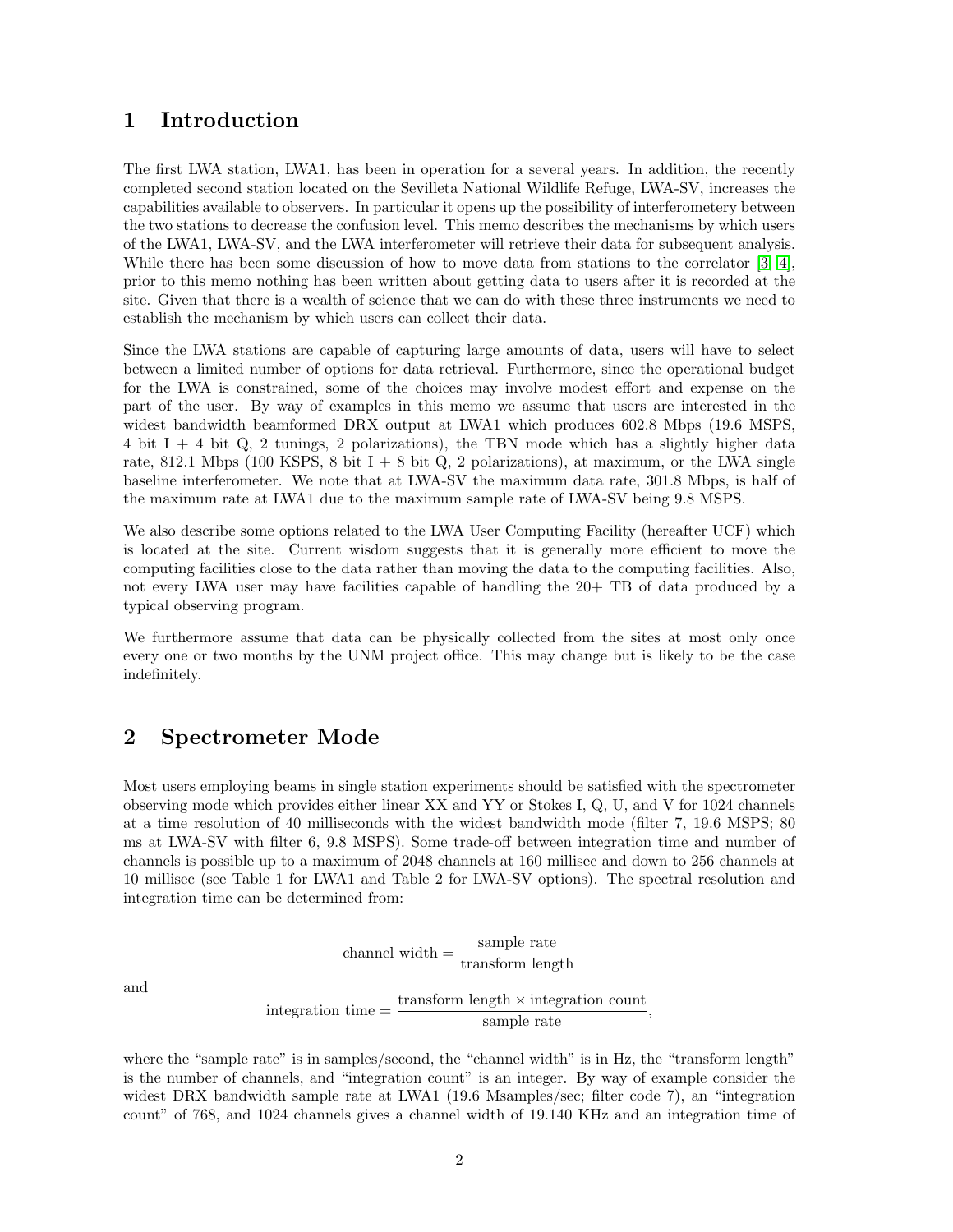| Channels | Integration Count |       |       |       |       |
|----------|-------------------|-------|-------|-------|-------|
|          | 384               | 768   | 1536  | 3072  | 6144  |
| 64       | 0.001             | 0.003 | 0.005 | 0.010 | 0.020 |
| 128      | 0.003             | 0.005 | 0.010 | 0.020 | 0.040 |
| 256      | 0.005             | 0.010 | 0.020 | 0.040 | 0.080 |
| 512      | 0.010             | 0.020 | 0.040 | 0.080 | 0.160 |
| 1024     | 0.020             | 0.040 | 0.080 | 0.160 | 0.321 |
| 2048     | 0.040             | 0.080 | 0.160 | 0.321 | No    |
| 4096     | 0.080             | 0.160 | 0.321 | No    | No    |

Table 1. Integration Times in Seconds for DRX Filter  $#7$ 

Table 2. Integration Times in Seconds for DRX Filter  $#6$ 

| Channels | Integration Count |       |       |       |       |  |  |
|----------|-------------------|-------|-------|-------|-------|--|--|
|          | 384               | 768   | 1536  | 3072  | 6144  |  |  |
| 64       | 0.003             | 0.005 | 0.010 | 0.020 | 0.040 |  |  |
| 128      | 0.005             | 0.010 | 0.020 | 0.040 | 0.080 |  |  |
| 256      | 0.010             | 0.020 | 0.040 | 0.080 | 0.160 |  |  |
| 512      | 0.020             | 0.040 | 0.080 | 0.160 | 0.321 |  |  |
| 1024     | 0.040             | 0.080 | 0.160 | 0.321 | 0.642 |  |  |
| 2048     | 0.080             | 0.160 | 0.321 | 0.642 | 1.284 |  |  |
| 4096     | 0.160             | 0.321 | 0.642 | No    | No    |  |  |

40 milliseconds. An interactive table of all available spectrometer modes can be found at [http:](http://www.phys.unm.edu/~lwa/astro/scheds/spec.html) [//www.phys.unm.edu/~lwa/astro/scheds/spec.html](http://www.phys.unm.edu/~lwa/astro/scheds/spec.html). The file size for this typical spectrometer observation (1024 channels, 40 millisecond integrations) for 1 hour is 2.74 GB at a data rate of 6.2 Mbps. All such observations will be converted to HDF5 format, archived, and available for download from <https://lda10g.alliance.unm.edu/ldadb/>.

In the case of spectrometer data, no data management plan is necessary in the proposal.

## <span id="page-2-0"></span>3 The Raw Data Option

For all TBW/TBN/TBF observers and for observers who require no averaging of the DRX beam output in time or frequency (e.g., pulsar observations, certain solar observations) it will be possible to request the raw data. Justification for this choice will be required in the observing proposal. Furthermore all observations planned using the raw data option will require a data management plan that specifically describes how the user will cope with the large data volumes generated. The specific issues that should be addressed are:

- 1. an estimate of the total data volume,
- 2. where the user plans to reduce the data, i.e., UCF, UNM, or home institute, and
- 3. details of how the data will be reduced. Specifically:
	- (a) For the UCF/UNM: how much time they need to crunch the data and retrieve the results; or
	- (b) If at their home institute: how they plan to get the data back to their home institution, e.g. how many drives they will need.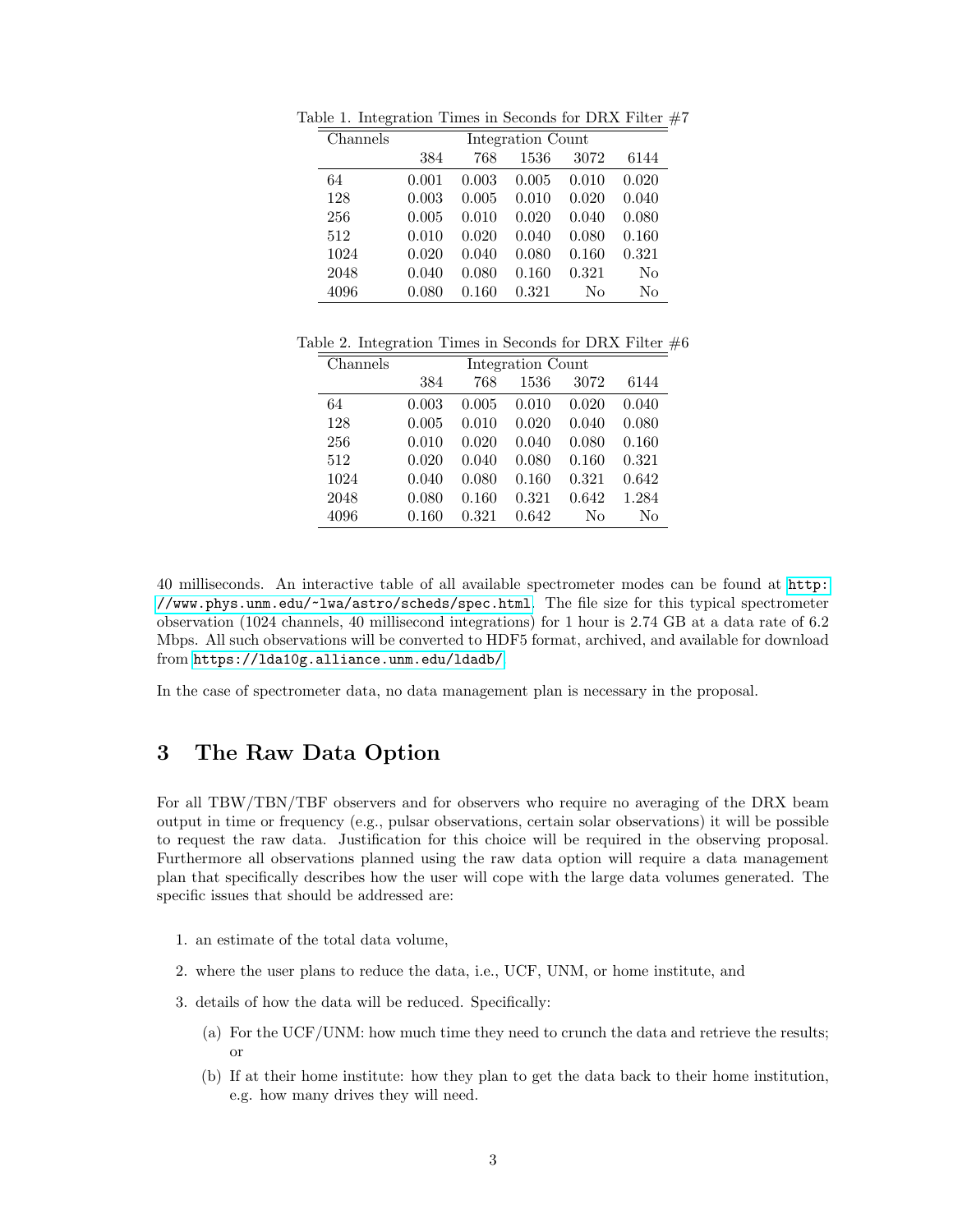By way of example there are a couple possibilities including:

(A) Reduce the data at the User Computing Facility. The UCF (see [\[2\]](#page-5-3)) is a cluster of 6 hexacore nodes each equipped with two to three CUDA compatible GPUs. The UCF is located in the old VLA correlator room within the VLA control building<sup>[1](#page-3-2)</sup>. The cluster is connected to LWA1 by a dedicated fiber so that it is possible for the LWA operators to copy raw data soon after the observations to the cluster. Data may also be copied automatically using the "auto-copy" feature if specified in the session definition files (SDFs) using the sessionGUI.py script. The cluster currenlty has a common storage area of 138 TB, corresponding to roughly 380 beam-hours, although users are generally limited to 10 TB through the file system's quotas. Raw data will be deposited to the observer's directory in /data/local/recent data by the operator. Users should process the raw data from this location and schedule the files for deletion with the rmrd utility available on each cluster node. Each node has roughly 6 TB of temporary local storage so observer's should manage their reduced data accordingly (see [\[2\]](#page-5-3) for the quotas and file age limits currently enforced on the UCF). In general the UCF time will be granted immediately following the observations. If there is a time-window during which the user cannot make use of the cluster in a timely fashion then scheduling constraints for the observations should be provided. No raw data will be archived by the LWA.

(B) Ask for data to be processed at UNM. A limited amount of data can be brought back from the site and processed at UNM. This will require a UNM collaborator and proper coordination to be described in the proposal.

(C) Ask for data to be shipped to the user. Valid options for storage media may be either (1) 3 TB or larger bare drives formatted as ext4 or (2) by transferring raw data over the internet (requires a very good, Gigabit or better, connection). For CFP7 and the duration of the MSIP there are limited funds set aside for the purchase of external drives so users need not supply these.

## <span id="page-3-0"></span>4 Interferometric Data

CFP7 introduces a new mode for LWA observers to use: a single, ∼70 km baseline interferometer formed using the LWA1 and LWA-SV stations. This new interferometric mode allows observers to increase the sensitivity of observations by combining the collecting area of both stations while also reducing the confusion level with the interferometer's fan beam. Although the final data rate for this mode is relatively low at  $\approx$ 175 MB per hour per beam for 1 sec integration, 256 channels, and two 9.8 MHz tunings, observers should be aware that there is a hidden data cost since all of the observations have to be recorded in raw data mode at both stations and then correlated off-line. Using the observing procedure defined in [\[1\]](#page-5-4) this amounts about 530 GB of raw data per wall clock hour which needs to be correlated. It is recommended that observers use this mode for blocks of no more than 18 wall clock hours at a time and then wait for the data to be correlated by the LWA staff before scheduling any additional observations. This will help ensure that there is sufficient space available on the cluster for correlation and give observers the opportunity to inspect their data and assess their strategy before continuing observations.

## <span id="page-3-1"></span>5 MCS Metadata

MCS-generated metadata for all projects will be deposited at a location from which they can readily retrieved. This can either be done by accessing the LWAdb at [https://lwalab.phys.unm.edu/](https://lwalab.phys.unm.edu/lwadb/) [lwadb/](https://lwalab.phys.unm.edu/lwadb/) or directly through the LWA archive at <http://lda10g.alliance.unm.edu/metadata/>.

<span id="page-3-2"></span><sup>1</sup>The availability of the UCF is thanks to the generosity of NRAO for hosting it, and JPL, VT and UNM for supplying the nodes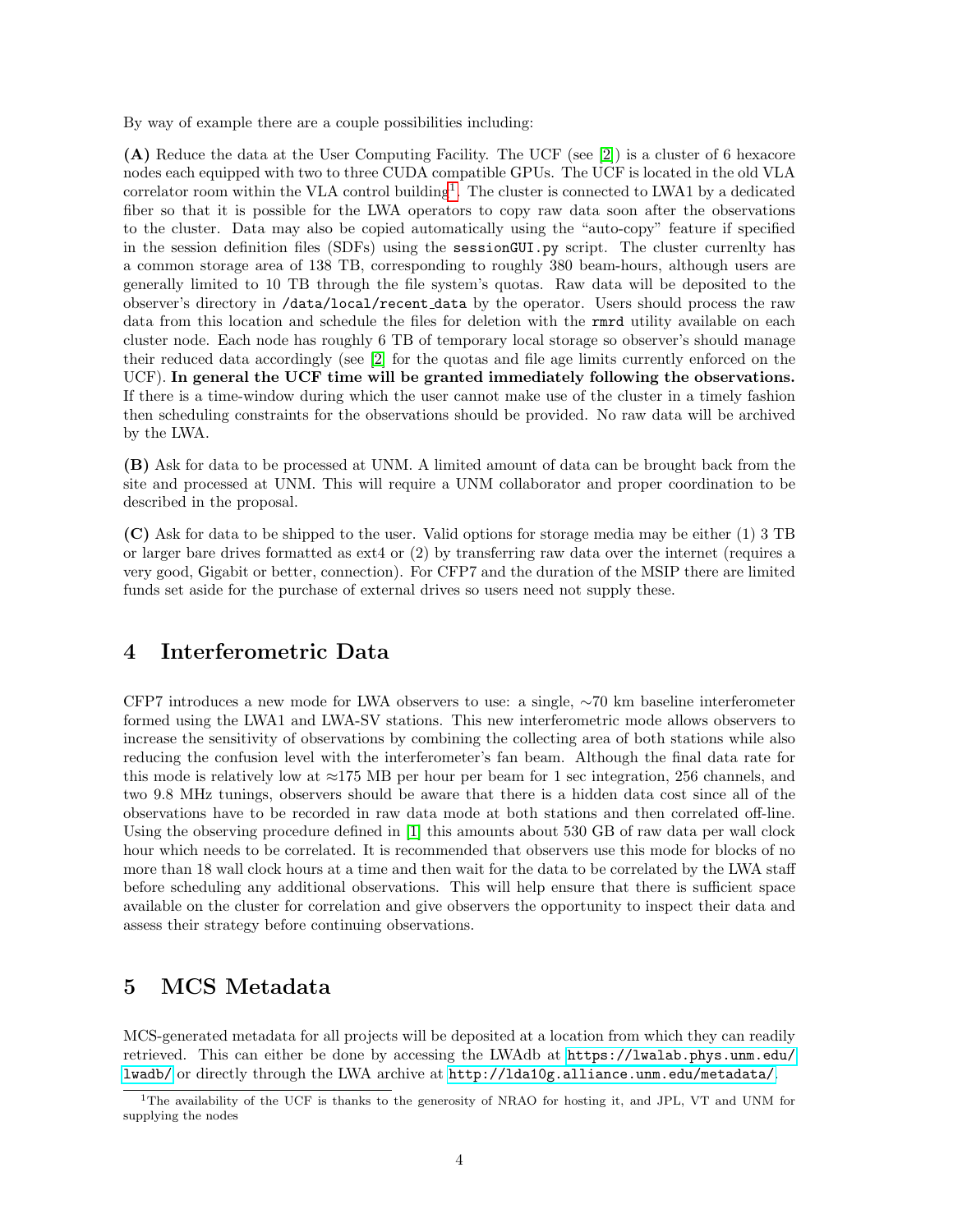## <span id="page-4-0"></span>6 Proprietary Period

All LWA users will have a one-year proprietary period, after which data in the LWA archive will be made available to anyone requesting it. Data obtained from the archive after the proprietary period has passed will not be subject to the LWA publication policy (see [http://www.phys.unm.](http://www.phys.unm.edu/~lwa/publ.html) [edu/~lwa/publ.html](http://www.phys.unm.edu/~lwa/publ.html)) except for the requirement that they include the following statement in their acknowledgements:

Construction of the LWA has been supported by the Office of Naval Research under Contract N00014-07-C-0147 and by the AFOSR. Support for operations and continuing development of the LWA1 is provided by the Air Force Research Laboratory and the National Science Foundation under grants AST-1835400 and AGS1708855.

The current archive distribution scheme automatically enforces the proprietary period of files. Observers wanting to access their files via the archive will need to request a project access key from the archive administrator, Jayce Dowell, via e-mail.

## <span id="page-4-1"></span>7 Summary

The recent availability of a spectrometer mode with good spectral resolution should dramatically reduce the data volume for single station LWA observations. For those still wanting access to the raw data then this will be possible but users will need to describe how they intend to cope with the large data volume in a data management plan . Some possibilities include, but are not limited to, use of the LWA Users Computing Facility, and data shipment. We have described methods by which we will manage this activity that will require some action from LWA users. These policies may need adjustment as we learn exactly what data rates can be supported by the stations, the UCF, and the UNM network.

This plan describes LWA data management activities while the LWA is supported under the Mid-Scale Innovations Program which is expected to extend through August 31, 2021. Depending on the availability of funding, these services may change.